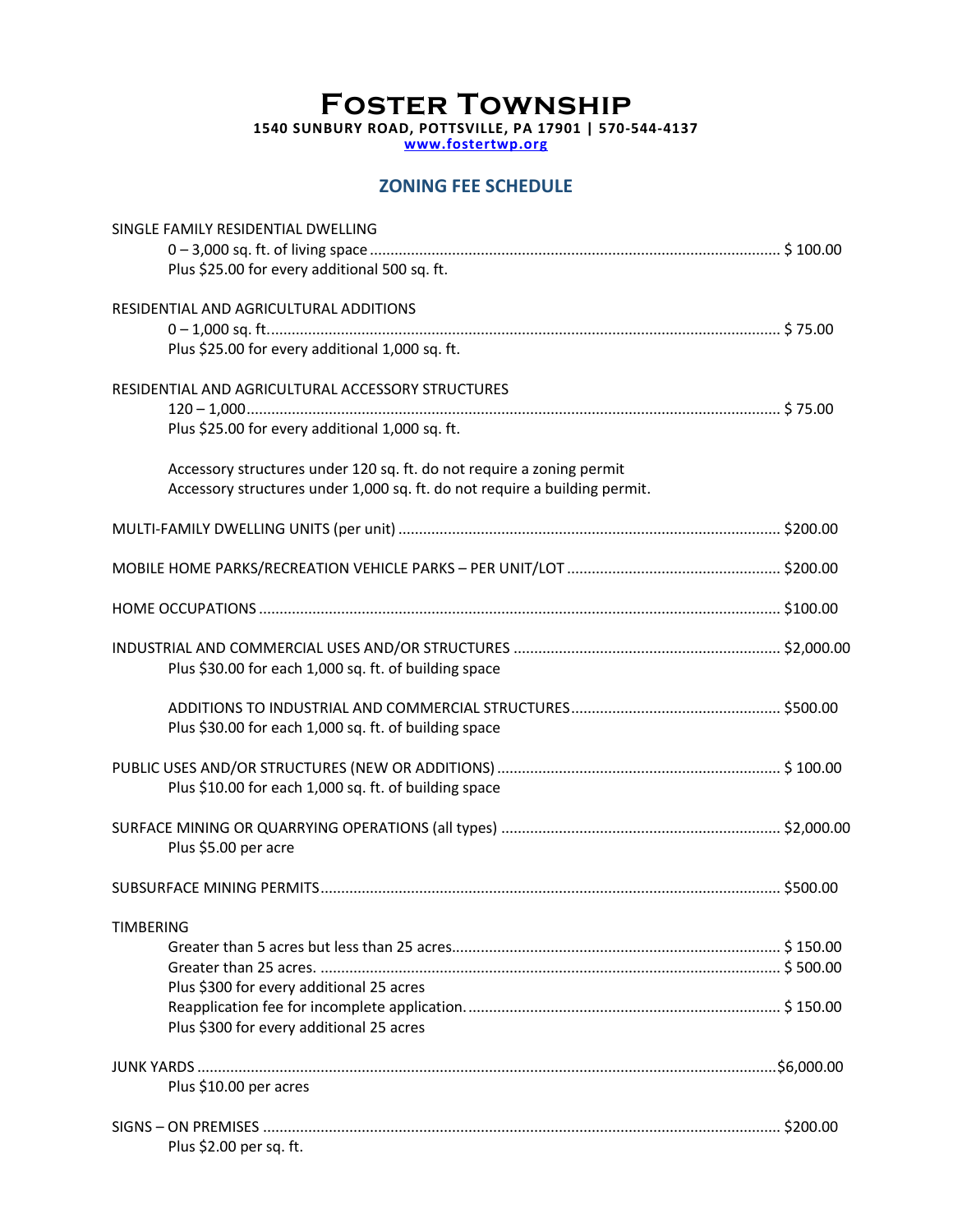### **ZONING FEE SCHEDULE**

| Plus \$2.00 per sq. ft.                                                                                                                                                                                                                                                                                                                                                                                                                                                                                                                                                                               |  |
|-------------------------------------------------------------------------------------------------------------------------------------------------------------------------------------------------------------------------------------------------------------------------------------------------------------------------------------------------------------------------------------------------------------------------------------------------------------------------------------------------------------------------------------------------------------------------------------------------------|--|
|                                                                                                                                                                                                                                                                                                                                                                                                                                                                                                                                                                                                       |  |
|                                                                                                                                                                                                                                                                                                                                                                                                                                                                                                                                                                                                       |  |
| ZONING APPLICATION NOT IDENTIFIED ABOVE REQUIRING REVIEW BY                                                                                                                                                                                                                                                                                                                                                                                                                                                                                                                                           |  |
| (Additional fees will be required if the Township must readvertise due to any action of the applicant. The<br>additional fee is one-half the original application fee. Applicant is responsible to pay additional \$1,000 Escrow<br>Fee for advertising costs, stenographer cost, and professional costs in addition to fee noted. Escrow amount<br>not utilized will be refunded to applicant upon written request by applicant within 60 days of zoning hearing<br>board decision. If escrow fee is used, it will be replenished as necessary within 10 days' notice and with<br>documented costs.) |  |
|                                                                                                                                                                                                                                                                                                                                                                                                                                                                                                                                                                                                       |  |
| ZONING HEARING APPLICATION (RESIDENTIAL USE)<br>(Additional fees will be required if the County must readvertise due to any action<br>of the applicant. The additional fee is one-half the original application fee)<br>(Additional fees will be required if the Township must readvertise due to any action of the applicant.<br>The additional fee is one-half the original application fee. Applicant is responsible to pay additional<br>\$1,000 Escrow Fee for advertising costs, stenographer cost, and professional costs in addition to fee                                                   |  |
| noted. Escrow amount not utilized will be refunded to applicant upon written request by applicant<br>within 60 days of zoning hearing board decision. If escrow fee is used, it will be replenished as<br>necessary within 10 days' notice and with documented costs.)                                                                                                                                                                                                                                                                                                                                |  |
| ZONING HEARING APPLICATION (NON-RESIDENTIAL USE)<br>(Additional fees will be required if the County must readvertise due to any action<br>of the applicant. The additional fee is one-half the original application fee)                                                                                                                                                                                                                                                                                                                                                                              |  |
| (Additional fees will be required if the Township must readvertise due to any action of the applicant.<br>The additional fee is one-half the original application fee. Applicant is responsible to pay additional<br>\$2,000 Escrow Fee for advertising costs, stenographer cost, and professional costs in addition to fee<br>noted. Escrow amount not utilized will be refunded to applicant upon written request by applicant<br>within 60 days of zoning hearing board decision. If escrow fee is used, it will be replenished as                                                                 |  |

WASTE DISPOSAL/PROCESSING ACTIVITIES: The permit fees listed below shall be applicable to activities pertaining to profit businesses engaged in the principal business of disposing of or processing or regulated waste. Regulated waste shall be those wastes defined in the Pennsylvania Solid Waste Management Act, Act

necessary within 10 days' notice and with documented costs.)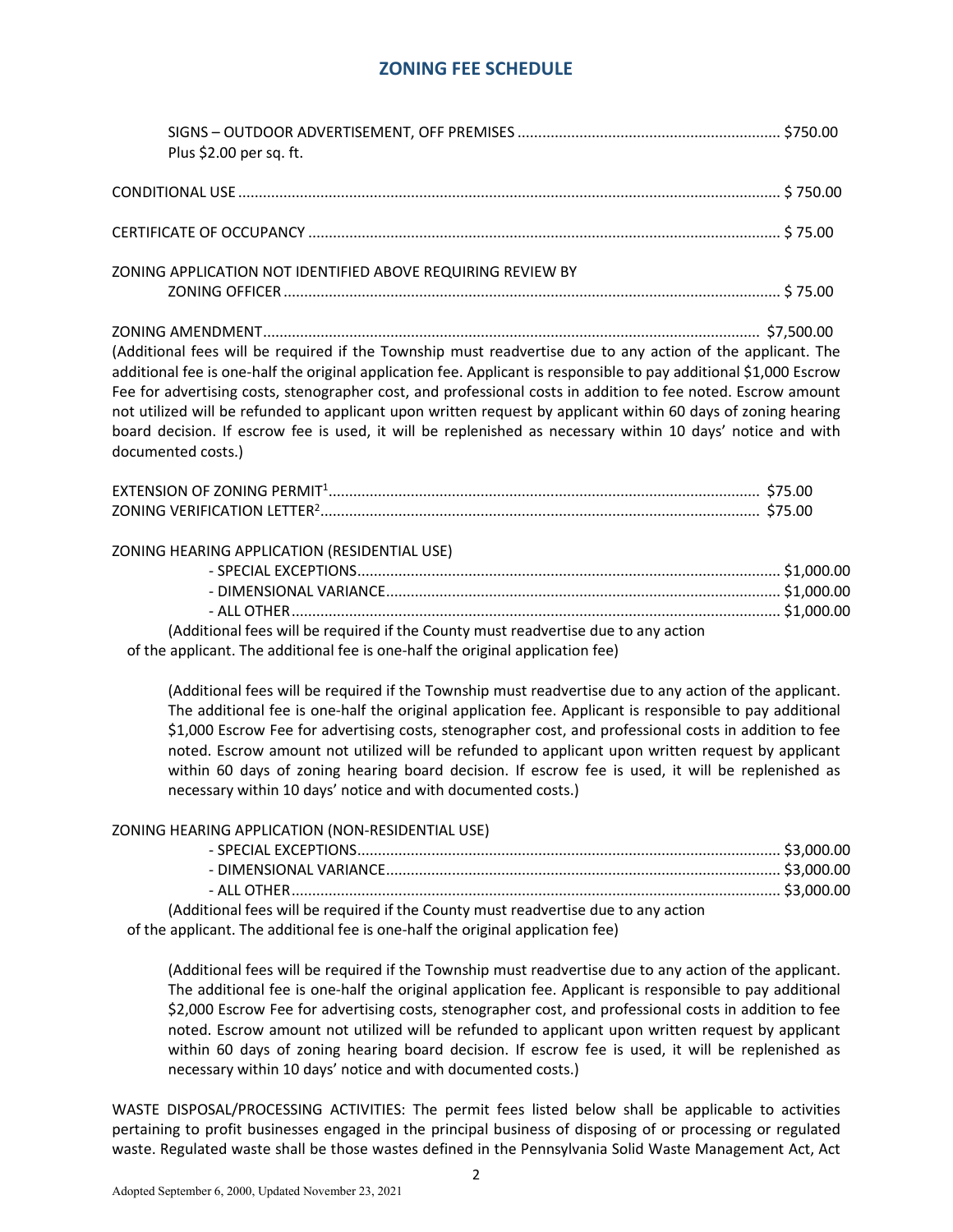#### **ZONING FEE SCHEDULE**

97 of 1980, and the Municipal Waste Planning, Recycling and Waste Reduction Act, Act 101 of 1988, as municipal solid waste, construction/demolition waste, chemo-therapeutic waste, hazardous waste, or industrial residual waste.

The above description does not include waste disposal/processing activities as an accessory use on the same lot and customarily incidental to a permitted principal use.

| Plus \$10.00 per ton as permitted by Department of Environmental Protection (DEP) on a daily basis. |  |
|-----------------------------------------------------------------------------------------------------|--|
|                                                                                                     |  |
| Plus \$10.00 per ton as permitted by Department of Environmental Protection (DEP) on a daily basis. |  |
|                                                                                                     |  |
| Plus \$40.00 per ton as permitted by DEP on a daily basis.                                          |  |
|                                                                                                     |  |
| Plus \$40.00 per ton as permitted by DEP on a daily basis.                                          |  |
|                                                                                                     |  |
| ZONING ORDINANCE BOOK (PAPER)                                                                       |  |
|                                                                                                     |  |
|                                                                                                     |  |
|                                                                                                     |  |
|                                                                                                     |  |

#### **FEES FOR PERMITS OBTAINED AFTER COMMENCEMENT OF ANY ACTIVITY FOR WHICH A PERMIT IS REQUIRED SHALL BE THREE (3) TIMES THE AMOUNT OF THE ORIGINAL FEE.**

CASH WILL NOT BE ACCEPTED.

FEES ARE NON-REFUNDABLE.

MAKE CHECK OR MONEY ORDER PAYABLE TO TOWNSHIP OF FOSTER

MAIL CHECK OR MONEY ORDER WITH ZONING PERMIT APPLICATION TO:

 Attn: Zoning Officer Alfred Benesch & Company 400 One Norwegian Plaza Pottsville, PA 17901 (570) 624-4287

IMPORTANT: YOU MUST CONTACT YOUR BUILDING PERMIT OFFICER REGARDING ANY BUILDING PERMITS REQUIRED.

PLEASE RETURN ALL PAGES OF THE APPLICATION TO THIS OFFICE. THE ZONING PERMIT WILL BE SENT TO YOU IN THE MAIL.

FOSTER TOWNSHIP SUPERVISORS

EFFECTIVE DATE: JANUARY 1, 2022